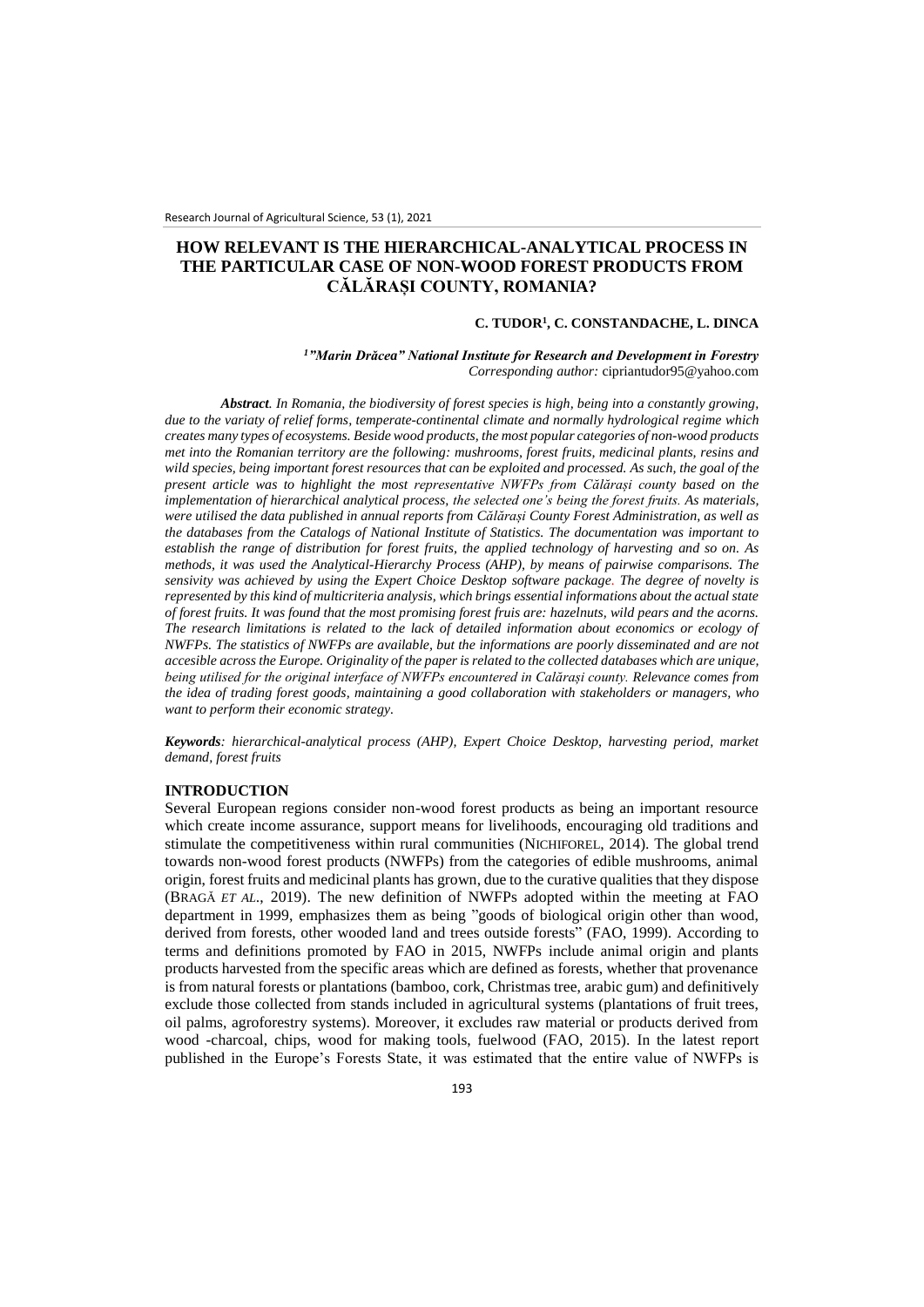covering almost 10% from the total value of roundwood (FOREST EUROPE, 2015). National Forest Administration-Romsilva reports annualy for valorification about 3000 tones of forest fruits, collected from the spontaneus flora of Romania (http://www.rosilva.ro/articole/fructele\_de\_padure\_\_p\_2512.htm).

The economic contribution of NWFPs was explored in the STARTREE project by using the UN Comtrade database for estimation of the values and volumes of them, especially in international trade, such as cork, berries, foliage, mushrooms, nuts and even honey. The estimated value of global trade was around 12 billions USD (2011) and almost 39% is represented by income of NWFPs especially from agricultural production (PETTENELLA *ET AL.,* 2014). In general, the monetary policy is not prevalent or targeted for NWFPs (LUDVIG *ET AL*., 2016). In some case studies within main institutional structures from Europe is was found that several NWFPs specific conglomerats brought important impacts in terms of innovations (LUDVIG *ET AL.,* 2016). The aim of the paper was to analyse the potential contribution of the most important forest fruits (berries) from Călărași County with the help of hierarchical-analytical process (AHP). Located in Southeastern Romania, on the left side of the Borcea branch of the Danube (figure 1 a, b), Călărași dominates through the chain of industries such as: food industry, the melamine chipboard industry, the steel industry, the paper industry and the prefabricated industry. In conformity with the Statistics of activities from forestry in 2018, the total area of forest from Călărași county was of 21152 hectares from which 21102 hectares of deciduous forests and 50 hectares of coniferous forests, most of them being administrated by Călărași Forest County<br>Administration, a subunity belonging of National Forest Administration Administration, a subunity belonging Romsilva[\(https://insse.ro/cms/sites/default/files/field/publicatii/statistica\\_activitatilor\\_din\\_silvi](https://insse.ro/cms/sites/default/files/field/publicatii/statistica_activitatilor_din_silvicultura_in_anul_2018.pdf) cultura in anul 2018.pdf).

The forest districts which activate within the Forest County Administration mentioned above are: Călărași, Lehliu, Mitreni [\(http://www.rosilva.ro/unitati\\_silvice/calarasi\\_\\_l\\_51.html\)](http://www.rosilva.ro/unitati_silvice/calarasi__l_51.html).

The statistics brief highlight the descreasing of the fruits production in 2019 (3.7 thousand) with 5.1% smaller comparatively with year 2018. Călărași Forest County Administration, in terms of capitalization activities, it records annual revenues from the sale of berries, such as: blackberries, wild strawberries, blueberies, fruits of bird cherry, hazelnuts, wild pears and acorns. On the territory of this county, there are protected areas of national interest, classified in IUCN fourth category, avifaunistic, faunistic, floristic and forestry types, such as: Iezerul Călărași, Ostrovul Ciocănești, Ostrovul Haralambie, Ostrovul Șoimul and Ciornuleasa Forest (http://www.mmediu.ro/app/webroot/uploads/files/Anexa\_nr\_1.pdf).



Figure 1. The location of the study: a. the position of Călărași county on Romanian map b. physical map of Călărași county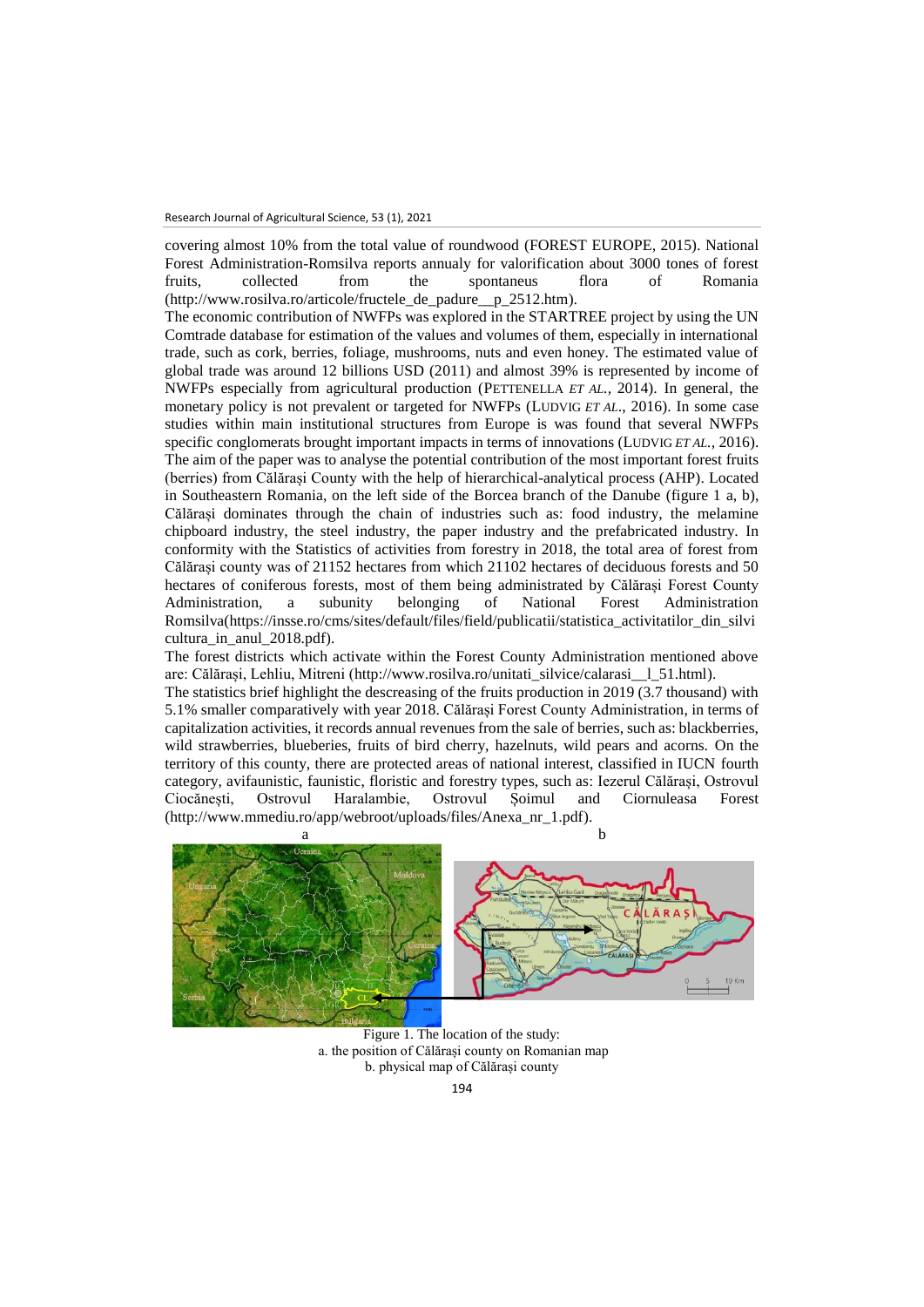## **MATERIAL AND METHODS**

Based on the consultation of forest management plans from the last decade applied for the forest districts administrated by Călărași Forest County Administration, it was constituted the needed databases in order to achieve the objectives of the present article. Also, from the chapter on the capitalization of non-wood products, the most important and common non-wood products with zonal specificity were selected. Databases considered as base materials were upgraded on the results from the registered and published annual reports on the official site of Ministry of Environment, Water and Forests (http://www.mmediu.ro/categorie/starea-padurilor/209) as well as of those after the valorification of forestry products at the level of forest districts. For the determination of the most important forests fruits, as method, it was used the implementation of analytical-hierarchical process (AHP), being considered an complex system of multicriterial analysis. This process was fundamented by the expert Thomas Saaty in 2008 (SAATY, 2008). The analysis is functional in the case of applying various methodologies to substantiate the decision-making process and contains terms from mathematics, logistics and psychology.

The AHP model is based on four steps such as:

- 1) decision problem decomposition into a hierarchy which is more easier to comprehend sub-problems;
- 2) making the pairwise comparison (each with other two) by evaluating the elements from hierarchy in time;
- 3) the process of converting these evaluations into numerical values;
- 4) calculating for each alternatives, the numerical priorities.

For the analysis, it were taken into consideration the  $19<sup>th</sup>$  criteria which describes technological operations from the harvesting moment and until the carrying out their transport to the beneficiary (DINCĂ *ET AL.,*2019; CIONTU *ET AL.,* 2018). The criteria are presented succintly in the *Table 1*. The activity of pairwise comparison involves to usage of the absolute numbers scale which specifies whenever one object is more important than the other object, respecting the condition imposed by the criterion by which those two are compared. Absolute numbers are located into the range of the interval (1 to 8), each number designating a certain intensity of importance (i.e criterion 1-harvesting period: 1= the shortest harvesting period …8= the longest harvesting period). The sensitivity of the forest fruits was obtained through the Expert Choice Desktop program that amplifies the hierarchy notion. The hierarchical-analytical process has been successfully applied in many studies conducted in various counties in Romania, such as: Bacău (BLAGA *ET AL*., 2019), Brăila (VECHIU *ET AL.,* 2019), Dâmbovița (BRAGĂ *ET AL*., 2019), Arad (PLEȘCA *ET* AL., 2019), Bistrita-Năsăud (TUDOR *ET AL.*, 2020), Iași (BLAGA *ET AL.,* 2018), Vrancea (TUDOR *ET AL*., 2019), Buzău (TUDOR *ET AL*., 2020).

## **RESULTS AND DISCUSSIONS**

The forest fruits represent an important resource, renewable over time, which provides an important turnover for companies that sustainable manage this activity. From the category of NWFPs, forest fruits from many forest species of plants, trees and shrubs were selected. The analyzed forest fruits (*Table 1,* Figure 2) were: blackberries (*Rubus hirtus*), wild strawberries (*Fragaria vesca*), blackthorns (*Prunus spinosa*), blueberries (*Ribes nigrum*), bird cherries (*Prunus padus*), hazelnuts (*Corylus avellana*), wild pears (*Pyrus pyraster*) and acorns (*Quercus*  sp). Through the utilization of AHP, based on the opinions of 3 experts, high means of alternatives were obtained in the case of hazelnuts (6.68), acorns (5.11) and of wild pears. The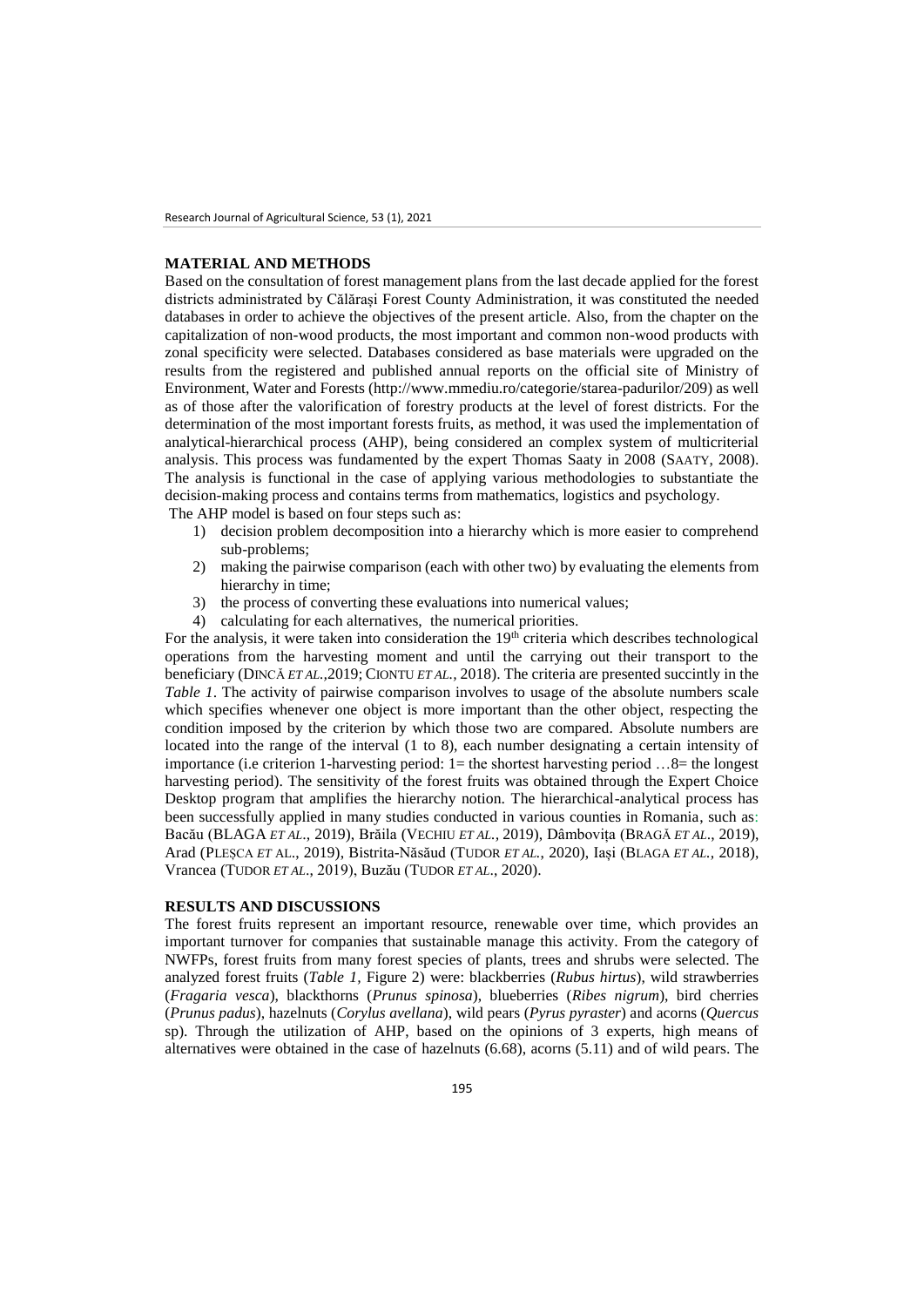wild strawberries and blackthorns occupy low means (3.21-3.42), due to the presence of a small number of alternatives and with a reduced intensity of those importance (Figure 3).

| The repartition of alternatives number for analyzed forest fruits from Călărași county |                |                   |                   |                                                                       |                 |                       |                   |                |
|----------------------------------------------------------------------------------------|----------------|-------------------|-------------------|-----------------------------------------------------------------------|-----------------|-----------------------|-------------------|----------------|
|                                                                                        | <b>Species</b> |                   |                   |                                                                       |                 |                       |                   |                |
| Criterion                                                                              | Rubus hirtus   | Fragaria<br>vesca | spinosa<br>Prunus | $\label{eq:relaxation} \begin{array}{ll} Ribes \\ nigrum \end{array}$ | Prunus<br>padus | $Corylus$<br>avellana | pyraster<br>Pyrus | Quercus sp.    |
| 1. Harvesting period                                                                   | 6              | 1                 | 5                 | $\overline{2}$                                                        | 3               | $\overline{7}$        | $\overline{4}$    | $\overline{8}$ |
| 2. Harvested quantity / worker / 8<br>hours                                            | $\overline{c}$ | 1                 | $\overline{4}$    | 3                                                                     | 5               | 7                     | 6                 | 8              |
| 3. Harvesting cost                                                                     | 3              | 1                 | 4                 | $\overline{c}$                                                        | 5               | $\overline{7}$        | 8                 | 6              |
| 4.Knowledge for harvesting                                                             | $\overline{2}$ | 1                 | $\overline{4}$    | 3                                                                     | 5               | 6                     | 7                 | 8              |
| 5. Tools needed for harvesting                                                         | $\overline{2}$ | 1                 | 5                 | 3                                                                     | $\overline{4}$  | 6                     | 8                 | 7              |
| 6. Complexity of harvesting<br>process                                                 | $\overline{2}$ | 1                 | 5                 | 3                                                                     | $\overline{4}$  | $\overline{7}$        | $\,$ 8 $\,$       | 6              |
| 7. Development of harvesting<br>process                                                | $\overline{c}$ | 1                 | $\tau$            | $\overline{4}$                                                        | 3               | 6                     | 8                 | 5              |
| 8. Knowledge for recognition                                                           | $\overline{c}$ | 1                 | $\overline{7}$    | 6                                                                     | 8               | 3                     | 5                 | 4              |
| 9. Distribution range                                                                  | 5              | 3                 | 1                 | 7                                                                     | $\overline{2}$  | 8                     | $\overline{4}$    | 6              |
| 10. Biotic threats                                                                     | 7              | 1                 | $\overline{c}$    | 6                                                                     | 8               | 5                     | 3                 | 4              |
| 11. Abiotic threats                                                                    | $\overline{4}$ | $\overline{2}$    | 1                 | 6                                                                     | 5               | $\overline{7}$        | 3                 | $\,8\,$        |
| 12. Perishability                                                                      | $\overline{c}$ | 8                 | 3                 | 1                                                                     | $\overline{4}$  | 6                     | 7                 | $\overline{5}$ |
| 13. Market potential                                                                   | $\tau$         | 6                 | $\overline{c}$    | 5                                                                     | $\overline{3}$  | 8                     | $\mathbf{1}$      | $\overline{4}$ |
| 14. Market demand                                                                      | $\overline{7}$ | 5                 | $\overline{2}$    | 6                                                                     | 3               | 8                     | $\mathbf{1}$      | $\overline{4}$ |
| 15. "Celebrity" of the product on<br>market                                            | $\overline{7}$ | 6                 | $\overline{c}$    | 5                                                                     | $\mathbf{1}$    | 8                     | 3                 | 4              |
| 16. The price of raw product                                                           | 5              | 8                 | $\overline{2}$    | 3                                                                     | $\overline{4}$  | $\tau$                | 6                 | 1              |
| 17. The price of the derived<br>products                                               | 6              | 7                 | $\overline{4}$    | 5                                                                     | 3               | 8                     | $\overline{2}$    | 1              |
| 18. Portfolio of derived products                                                      | $\tau$         | 5                 | $\overline{4}$    | 6                                                                     | 3               | 8                     | $\mathfrak{2}$    | 1              |
| 19. Transport (harvesting - storage<br>center)                                         | 8              | $\overline{2}$    | 1                 | $\overline{4}$                                                        | 3               | 5                     | 6                 | $\tau$         |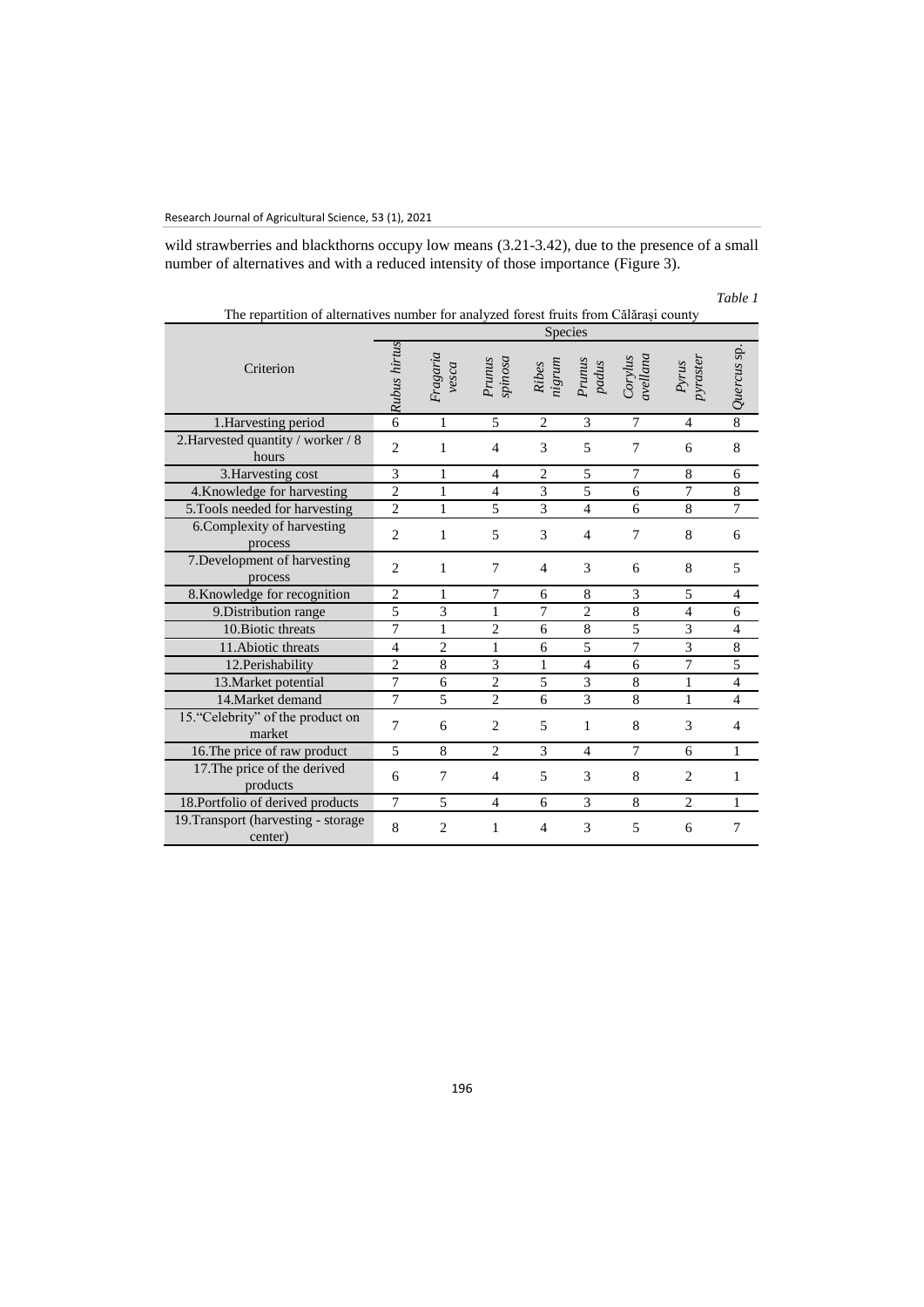Research Journal of Agricultural Science, 53 (1), 2021



Călărași county

Hazelnuts receive a total of 127 alternatives from experts. Among these, 42 alternatives were represented by strongly importance (number 7) and 48 obtained very strongly importance (number 8). There are also similar alternatives in the case of wild pears and acorns (92, respectively 97), 38 with very strongly importance and 14 with strongly importance compared to the fruits analyzed above.



Figure 3. The distribution of alternative means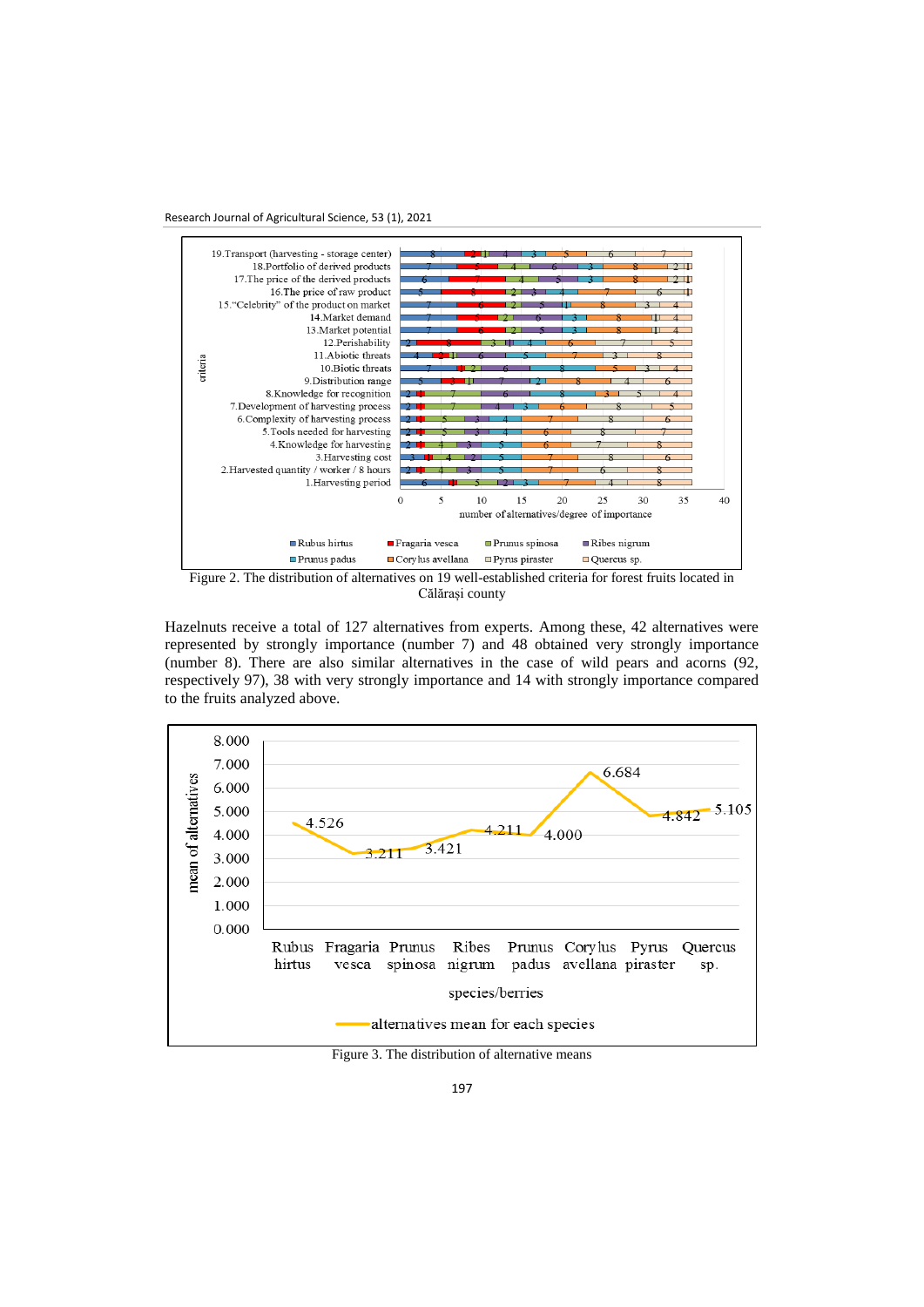In general, hazelnuts and acorns have been found to require long harvesting periods (criterion 1) and the quantities harvested by a worker in 8 hours are quite longer (criterion 2). The costs of harvesting is also low for hazelnuts and wild pears (criteria 3). The complexity and development of the harvesting process for wild pears are high, compared with wild strawberries, where both processes are extremely low. From the forest fruits analyzed, hazelnuts brings numerous contributions in the marketing segment, through high potential and demand, as well as a wide variety of the derived products.

For the type of fruit called achene (hazelnuts and acorns), biotic or abiotic threats and perishability do not have a negative impact on them, whereas for wild pears, harmful factors of biotic or abiotic nature (criteria 11, 12), may affect the quality of the pulp of the fruit. By drawing the sensitivity diagram, the special socio-economic contribution of those three forest fruits was confirmed, being ranked on the first 3 positions (Figure 4).



*Corylus avellana* **(hazelnut).** Numerous studies have showed the importance of hazelnuts, as well as of *Corylus avelanna* plantations on the Romanian territory. Based on this species, truffles plantations can be made with the help of potions inoculated with *Tuber aestivum* mycelium (DINCĂ AND DINCĂ, 2014). The importance of these plantations is represented by 2 advantages: the production of truffles and hazelnuts. It is estimated that the annual production of truffles can reach 140 tons (DINCĂ AND DINCĂ, 2012). Hazelnut shells contain high number of polyphenols and according to the biological assays, these compounds can be particularly useful in food technology or pharmaceutical industry (MENCHERINI *ET AL*., 2017). Almost 90% of shelled hazelnuts are used as an important compound in food (bakery, chocolate, confectionary industry) industries (CIARMIELLO *ET AL*., 2014; MADESIS *ET AL*., 2013).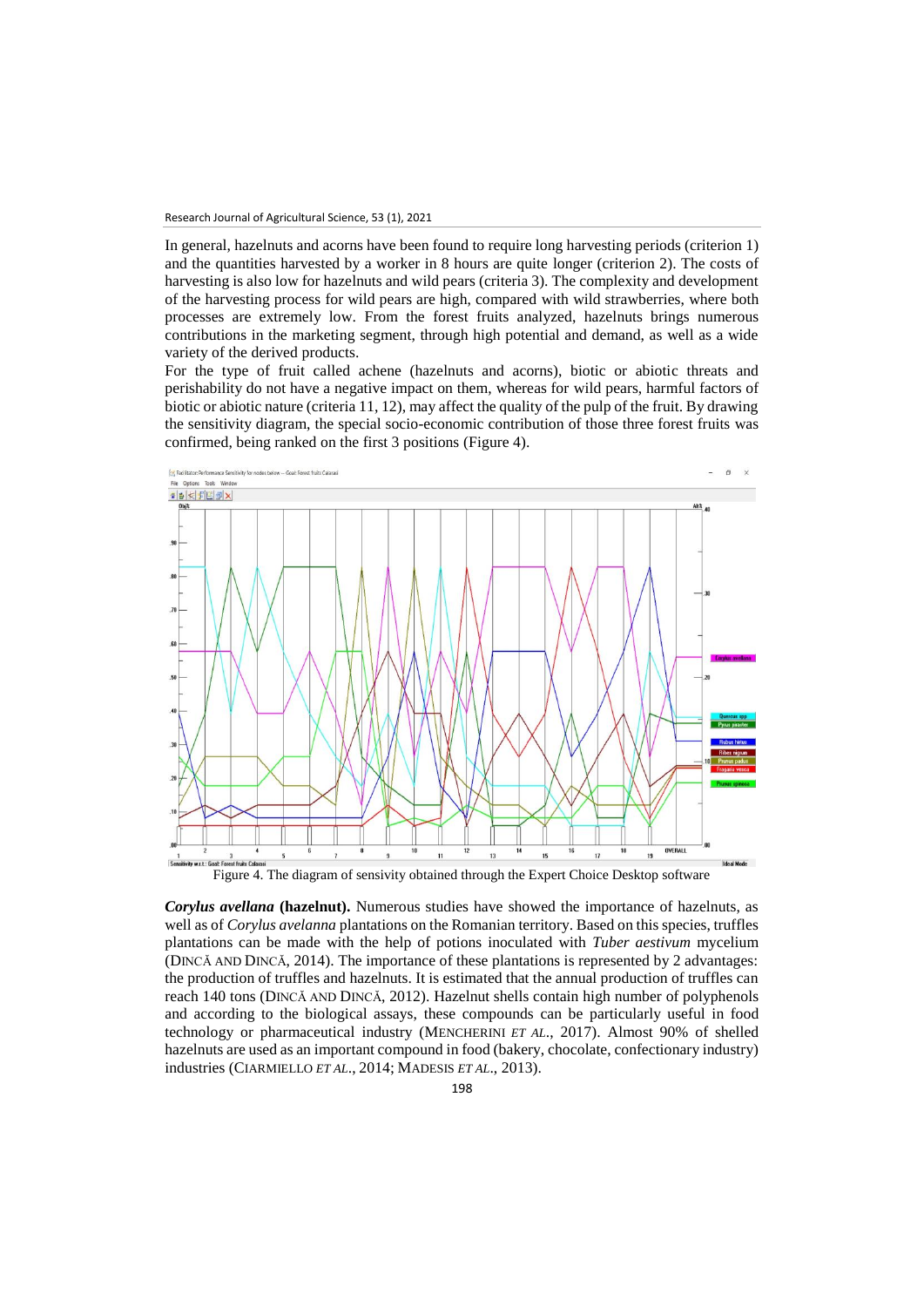*Pyrus pyraster* **(wild pears).** *Pyrus pyraster*, named as European wild pear, is a species from Rosaceae family. It is considered that species of *Pyrus pyraster* and *Pyrus caucasica* are the ancestors of domesticated form *Pyrus communis* (European pear). The genus *Pyrus* L. have almost 38 species and numerous interspecific hybrids. The wild species are spreaded in Europe, temperate zones of Asia, north-west of Africa (BROWICZ, 1993). In Poland, the studies carried by DOLATOWSKI *ET AL.,* 2004, showed that the genetic parts of *Pyrus pyraster* communities it may be highly genetically eroded. In Romania, the European wild pear is distributed on the edges of hardwood forests, pure or mixed with deciduous species, grouped or isolated. In Satu Mare county, Romania, it can be found the Reservation of European wild pears which is unique in Europe. Here, some of the exemplars reached almost 150 years and they still growing (https://www.presasm.ro/fotogalerie-tezaurul-din-satu-mare-cea-mai-mare-rezervatie-de-parsalbatic-din-europa/).

The fruits are edible, with 1-4 centimetres in diameter, hard pulp and astringent taste. A sweet taste is reached when they are riped (https://en.wikipedia.org/wiki/Pyrus\_pyraster/). The wild pears bring potential economic contribution in alimentary industry, with a large area of capitalizing modalities. The fruits can be consumed whole, raw or in compote, juice, marmalade, paste or puree mixed with other fruits. Through fermentation you can get various drinks such as: vinegar, cider, liqueur, brandy (www.mybusiness.honlapom.com).

*Quercus* **sp. (acorns).** The achenes are called acorns, being the fruits of oak species. The acorns can be bitter (*Quercus ilex subsp. ilex*) or sweet (*Quercus ilex subsp. ballota*). Since the old times, the acorn was an important resource for both feeding pigs and goats (https://ro.wikipedia.org/wiki/Ghind%C4%83). In the early century, acorns have played an important role in human wellbeing, being an important source of food for many crops around the world (BAINBRIDGE, 1986).

For wildlife species, acorns represent an important source of food, being highly digestible, with strongly energetical compounds such as fats, low proteins and so on (KIRPATRICK AND PEKINS, 2002). Since the ancient times, the acorns were usually characterised as a famine food, based on the evidence which was partially described by undetailed ethnographic record (MASON, 1992).

# **CONCLUSIONS**

Călărași County offers a great variability of forest fruits, from various species of plants, trees and shrubs. Their pronounced distribution is rendered by the relief with the flat configuration, warm climate, as well as the ecological conditions of growth and development of the species with pronounced temperament of light and with high amplitude towards the summer heat. The forest management plans have established the estimated quantities of forest fruits harvested over a decade, but these values do not provide the necessary accuracy, requiring in-depth studies conducted by forestry specialists in the field. With the help of the hierarchical-analytical process (AHP), the most important forest fruits proved to be hazelnuts (*Corylus avellana*), wild pears (*Pyrus pyraster*) and acorns (*Quercus* sp*.*), in terms of the 19th criteria that lead to their appreciation in social, economic and cultural plan. The use of this process allows the expression of the importance of forest fruits based on the assigned alternatives, being an efficient mean of prioritizing them that provides the necessary information to develop the best decisions on capitalization and marketing of new products, based on constructive strategies.

### **BIBLIOGRAPHY**

BAINBRIDGE, D. A., 1986. Use of acorns for food in California: past, present and future. Symposium on multiple-use management of California's hardwoods, San Luis Obispo, California.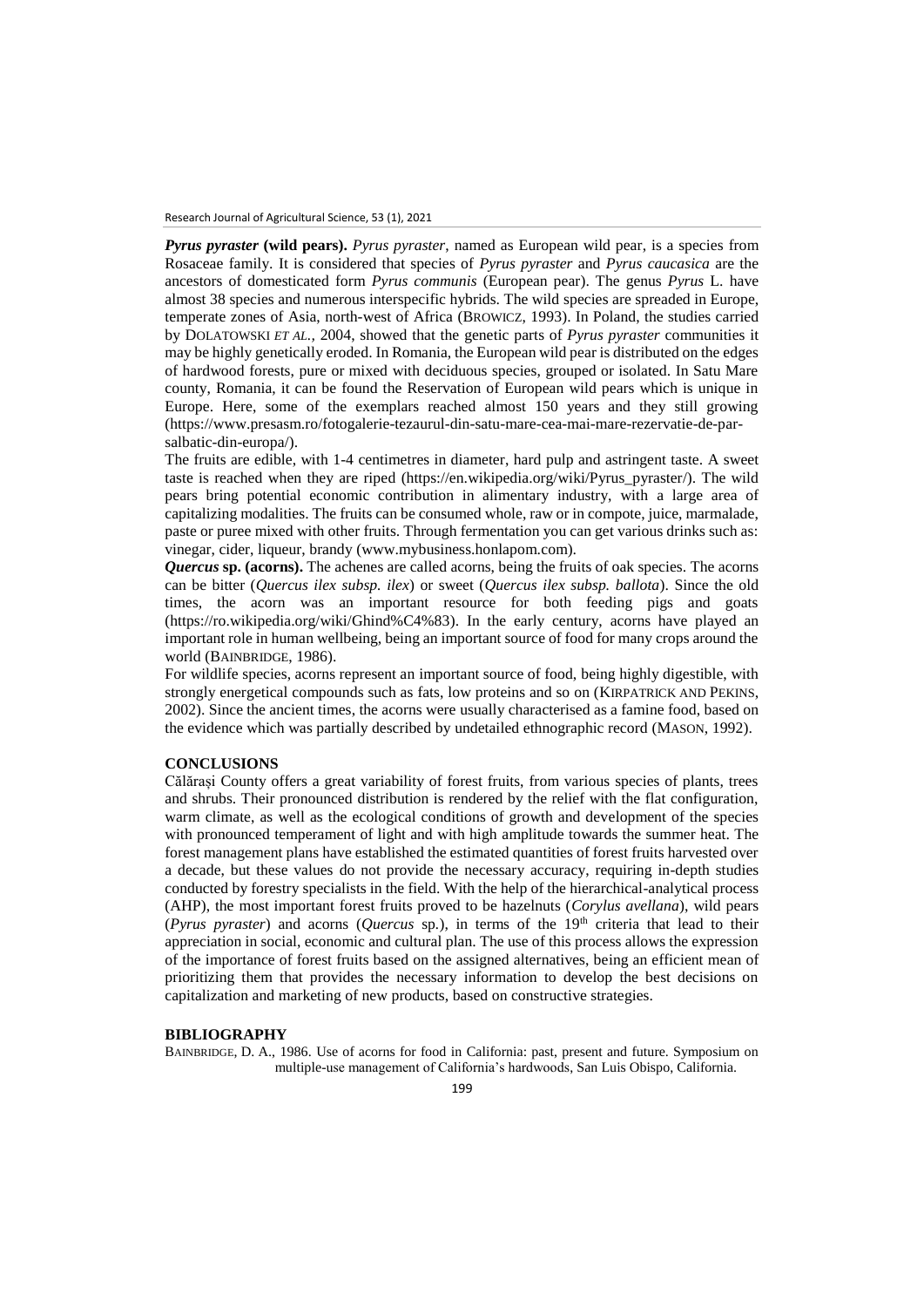- BLAGA, T., DINCĂ, L., ENESCU, M.C., 2018. Using the analytic hierarchy process to select the most important non-wood forest products for Iasi county. Lucrări Științifice, Seria Horticultură, 61(2): 306-316.
- BLAGA, T., PLEŞCA, I.M., DINCĂ, L., 2019. Selecting the most promising non-wood forest products for Bacau county using the analytic hierarchy process. Studii și Cercetări Științifice-Biologie, 28 (1): 29-33.
- BRAGĂ, C., DINCĂ, L., 2019. Forest in not only wood: Evaluating non-timber products from Dambovita county. Current Trends in Natural Sciences, 8 (15): 73-78.

BROWICZ, K., 1993. Conspect and chorology of the genus Pyrus L. - Arb. Komickie, Poland, 38: 17-33.

- CIARMIELLO, L.F., MAZZEO, M.F., MINASI, P., PELUSO, A., DE LUCA, A., PICCIRILLO, P., SICILIANO, R.A., CARBONE, V., 2014. Analysis of Different European Hazelnut (Corylus avellana L.) Cultivars: Authentication, Phenotypic Features, and Phenolic Profiles. J. Agric. Food Chem., 62: 6236–6246.
- CIONTU, C.I., DINCĂ, L., BRATU, I., 2018. Analiza unor specii de interes cinegetic din judetul Calarasi. Revista de Silvicultura si Cinegetica, 43: 91-95.
- DINCĂ, L., DINCĂ, M., 2012. Recoltarea trufelor. Revista de Silvicultură şi Cinegetică, 30 : 117-121.
- DINCĂ, L., DINCĂ, M. 2014. Considerations on settlement of truffle plantations. *Revista de Silvicultură și Cinegetică*, *19*(34), 109-114.
- DINCĂ, L., TUDOR, C., DINCĂ, M., 2019. Main forest fruits from Constanța County according to the analytical hierarchy process. ISB-INMA TEH Agricultural and Mechanical Engineering, Book of International Symposium, 134-139.

DOLATOWSKI, J., NOWOSIELSKI, J., PODYMA, W., SZYMAŃSKA, M., ZYCH, M., 2004. Molecular studies on the variability of polish semi-wild pears (Pyrus) using AFLP. Journal of Fruit and Ornamental Plant Research, 12: 331-337.

- FAO, 1999. Towards a harmonized definition for non-wood forest products. Unasylva 50: 63-63.
- FAO, 2015. Terms and definitions. Forest Resource Assessment Working, Rome, 180.
- FOREST EUROPE, 2015. State of Europe's Forests.
- KIRKPATRICK, R.L., PEKINS, P.J., 2002. Nutritional value of acorns for wildlife. Oak forest ecosystems: ecology and management for wildlife, Johns Hopkins University Press, USA, 173-181.
- LUDVIG, A., TAHVANAINEN, V., DICKSON, A., EVARD, C., KURTTILA, M., COSOVIC, M., CHAPMAN, E., WILDING, M., WEISS, G., 2016. The Practice of Entrepreneurship in the Non-Wood forest products sector: Support for Innovation on private forest land. Forest Policy and Economics, 28: 31-37.
- MADESIS, P., GANOPOULOS, I.,BOSMALI, I., TSAFTARIS, A., BARCODE, H., 2013. Resolution Melting analysis for forensic uses in nuts: A case study on allergenic hazelnuts (Corylus avellana). Food Res., 50: 351–360.
- MASON, S.L.R., 1992. Acorns in human subsistence. Institute of Archaeology, University College, London.
- MENCHERINI, T., ESPOSITO, T., SANSONE, F., FRANCESCHELLI, S., GAUDIO, D. P., PICERNO, P., AQUINO, R. P., 2017. Hazelnut (Corylus avellana L.) Shells Extract: Phenolic Composition, Antioxidant Effect and Cytotoxic Activity on Human Cancer Cell Lines. International Journal of Molecular Sciences, 18, 392, doi:10.3390/ijms18020392.
- NICHIFOREL, L. 2014. STARTREE–Forests with multifunctional role and non-wood forest products: challenges and opportunities. Forestry Bucovina, 14(1): 125-126.
- PETTENELLA, D., VIDALE, E. D. R.R, LOVRIC, M., 2014. NWFP in the international market: current situation and trends. Project deliverable 3.1. StarTree project (EU project 311919).
- PLEȘCA, I.M., BLAGA, T., DINCĂ, L., BREABĂN, I.G., 2019. Prioritizing the potential of non-wood forest products from Arad county by using the analytical hierarchy process. Present Environment and Sustainable Development, 13(2): 225–233.
- SAATY, T.L., 2008. Decision making with the analytic hierarchy process. International Journal of Services Sciences, 1(1): 83-98.
- TUDOR, C., DINCĂ, L., 2019. The main categories of non-wood forest products from Vrancea county. Research Journal of Agricultural Science, 51(4): 211-217.